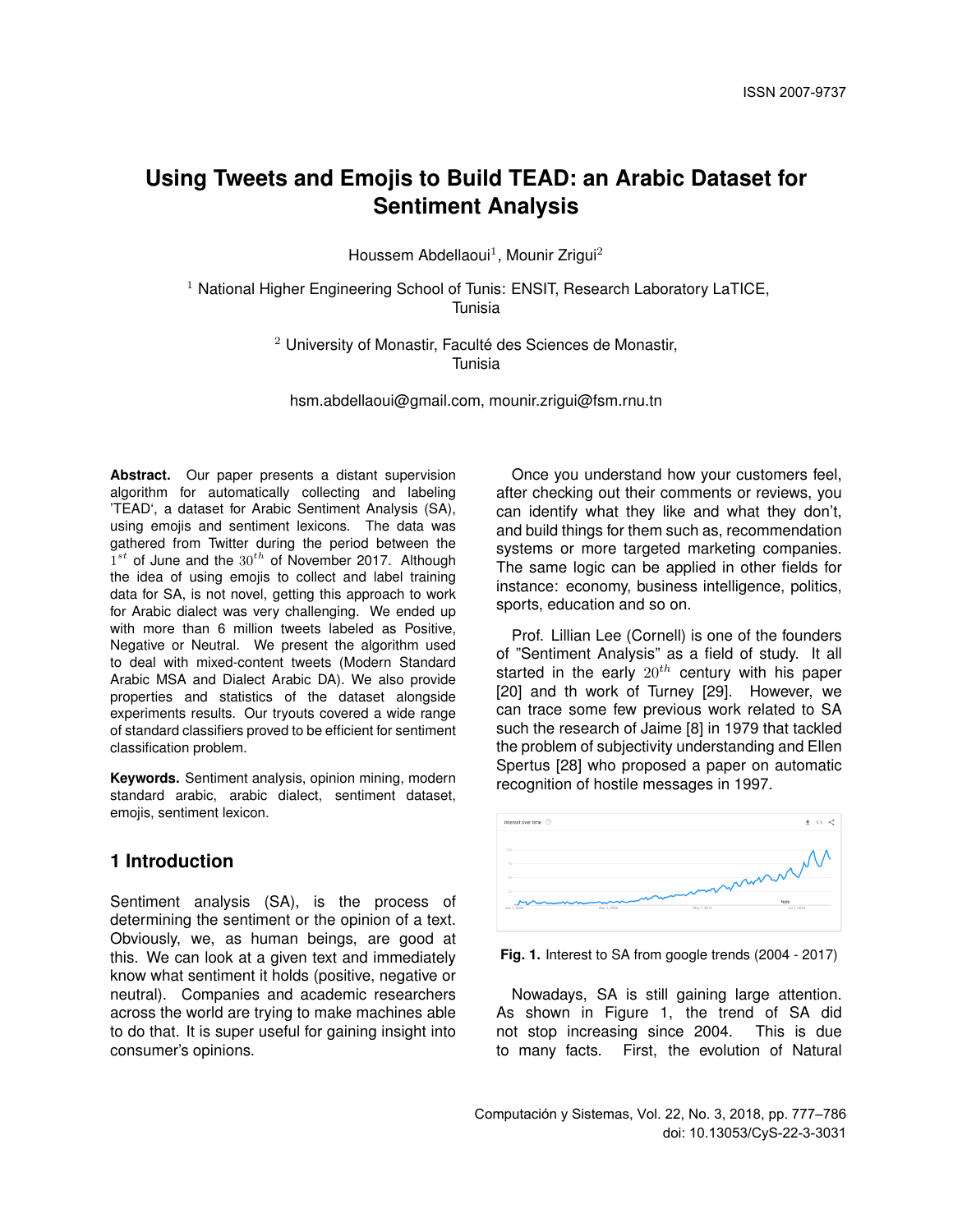Language Processing (NLP) is making a huge step towards understanding more and more the language computation and reasoning. Second, we have now much more computational power easily accessible than what we used to. Last but not least, the data is abundant on the web 2.0 especially on social networks like Twitter, Facebook, Instagram, etc. The work on SA is based on two main aspects. The first one focuses on creating algorithms and techniques (machine learning, lexicon based and linguistic ). The second one is when researchers are trying to build linguistic resources such as datasets and lexicons for SA.

The work that we provide in this paper, follows the second aspect. So we are going to present the process that has been done to obtain a dataset for Arabic SA. We will discuss our approach to collect and label the dataset using emojis and sentiment lexicon. Also, we will highlight the problem of Arabic Dialect and how we managed to deal with it. Then, we will give details and statistics about the final TEAD dataset. And finally, we will conclude with the benchmark experiments and comparison with ASTD[18].

# **2 Related Work**

The main goal of SA is detecting the polarity of a review. But it should be preceded by identifying the subjectivity to make sure that the expressed view is opinionated. For the polarity classification task, many datasets were suggested in the literature.

OCA [24] is one of the first sentiment datasets for Arabic language. It was manually collected from Arabic movies reviews. It contains 500 instances divided into 250 positives and 250 negatives. It served as a benchmark for many studies. In the same aspect LABR was proposed by Aly et.al[5] as the largest corpus for SA at that time. It holds more than 60 K review on books. The authors used a scale from one to five to rate them. Scale 1 and 2 for positive, 3 for neutral, 4 and 5 for negative. In 2012 Abdulmageed et al.[2] came up with AWATIF , a multi-genre corpus gathered from Wikipedia talk pages, web forms and Penn Arabic Tree Bank. AWATIF is not released online for free reuse or test.

ElSahar and El-Beltagy [11] collected a multidomain Arabic review dataset. The scope of the reviews included hotels, movies, products and restaurants. The role of social media is a key factor in the world where each part (corporations, brands, political figures, etc.) tries to have the most influence on users. The reasons behind this wave are simple. The first one, social media provides a huge amount of data easily accessible from users from all arround the world. Second, these contents are always there ready to be used freely. We just need to know how to mine it. Twitter is a micro-blogging website where users can share and send short text messages called tweets, limited to  $140<sup>1</sup>$  characters.

It is thriving on the throne of social media with more than 6000 tweets per second. For the Arabic language; many pieces of research provide SA dataset collected from Twitter. Rafaee et al.[22] proposed a corpus for subjectivity analysis and SA. It comprises 6894 tweets (833 positives, 1848 negatives, 3685 neutrals and 528 mixed).Nabil et al. [18] used an automatic approach to construct their sentiment dataset. They called it ASTD; it consists of 10006 Arabic tweets divided into four classes (positive 793, negative 1684, mixed 832 and neutral 6691). Al-samadi [4] filtered LABR and selected 113 review. The selected ones were labeled for aspect-based SA. The annotation was made according to the SemEval2014-task4 guidelines.

In 2017, Nora [3] proposed AraSenti-Tweets [3] dataset of Saudi dialect with 17573 tweets manually labeled to four classes (positive negative neutral and mixed). Also, in the same year, the International Workshop on Semantic Evaluation proposed a new corpus for SA [23]. The data was gathered automatically from Twitter and manually labeled. The dataset was provided to SemEval participants to accomplish 5 tasks:

- *Subtask A.*: Message Polarity Classification: Given a message, classify whether the message is of positive, negative, or neutral sentiment.
- *Subtasks B-C.*: Topic-Based Message Polarity Classification: Given a message and a topic,

<sup>&</sup>lt;sup>1</sup>The length of a tweet was expanded to 280 character starting from 26 Novembre, 2017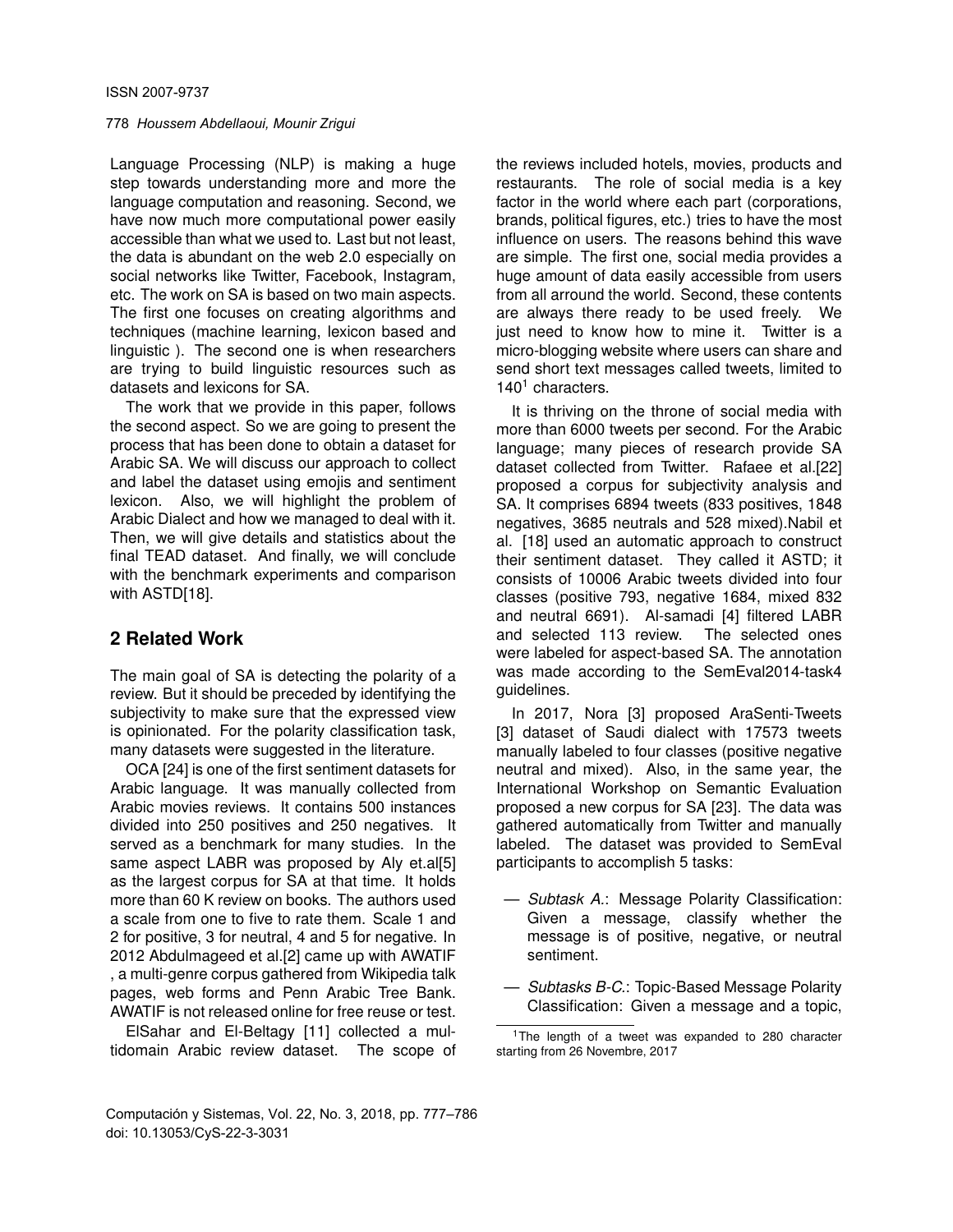classify the message on B) two-point scale: positive or negative sentiment towards that topic C) five-point scale: sentiment conveyed by that tweet towards the topic on a five-point scale.

— *Subtasks D-E.*: Tweet quantification: Given a set of tweets about a given topic, estimate the distribution of the tweets across D) two-point scale: the "Positive" and "Negative" classes E) five-point scale: the five classes of a five-point scale.

| <b>Authors</b> | <b>Dataset</b>      | <b>Size</b> | <b>Source</b>               |
|----------------|---------------------|-------------|-----------------------------|
| $[5]$          | LABR                | 63257       | Goodreads                   |
| $[2]$          | <b>AWATIF</b>       | 2855        | Wikipedia,<br>Forums        |
| [4]            | HAAD                | 1513        | LABR                        |
| $[24]$         | OCA                 | 500         | Arabic<br>movies<br>reviews |
| $[3]$          | AraSenti-<br>Tweets | 17573       | Twitter                     |
| $[18]$         | ASTD                | 10006       | Twitter                     |
| $[23]$         | SemEval             | 8366        | Twitter                     |
| [22]           |                     | 6894        | Twitter                     |

#### **Table 1.** Arabic sentiment datasets

# **3 The Need of Data and the Use of Emoji**

### **3.1 Why Do We Need More Data?**

How many instances do we need to train a sentiment classifier? The answer is not quite simple! No one can tell! This is an intractable problem that should be discovered through empirical investigation. The size of data required depends on many factors such as the complexity of the problem and the complexity of the learning algorithm. For example, if a linear algorithm achieves good performance with hundreds of examples per class, we may need



**Fig. 2.** The effect of dataset size on training tweet sentiment classifiers (RBF: radial basis function network,5NN: 5k-nearest neighbors, NB: naive Bayes, C4.5 algorithm) on English language [21]

thousands of examples per class for a nonlinear algorithm, like random the forest or deep neural networks.

Some studies tackled this problem like Pursa[21] and Kharde[15]. They concluded that dataset size significantly impacts classification performance as shown in figure 2. These two studies were carried out on the English language. Arabic is more complex compared to Latin languages due to its agglutinate nature. Each word consists of a combination of prefixes, stems, and suffixes that results in very complex morphology [1]. In fact, the SA task for Arabic needs much more data. Meanwhile, the literature review shows that freely available SA dataset for it are quite limited in size and number. In the remainder of this paper, we will present our tryouts to fill this gap by presenting TEAD an Arabic Sentiment Dataset collected from Twitter.

#### **3.2 From Emoticons to Emoji to Sentiment Analysis**

An emoticon is a stenography from facial expression. It eases the expression of feeling, mood, and emotion. It enhances written messages with some nonverbal elements that attract the attention of the reader and improves the overall understanding of the message. On the  $19<sup>th</sup>$ of September 1982, Prof. Scott Fahlman of Carnegie Mellon University proposed the first emoticons. He used ":-)" to distinguish jokes posts and ":-(" for serious ones. After that, the use of emoticons had spread and new ones were created to express hugs, winks, kisses, etc.[14].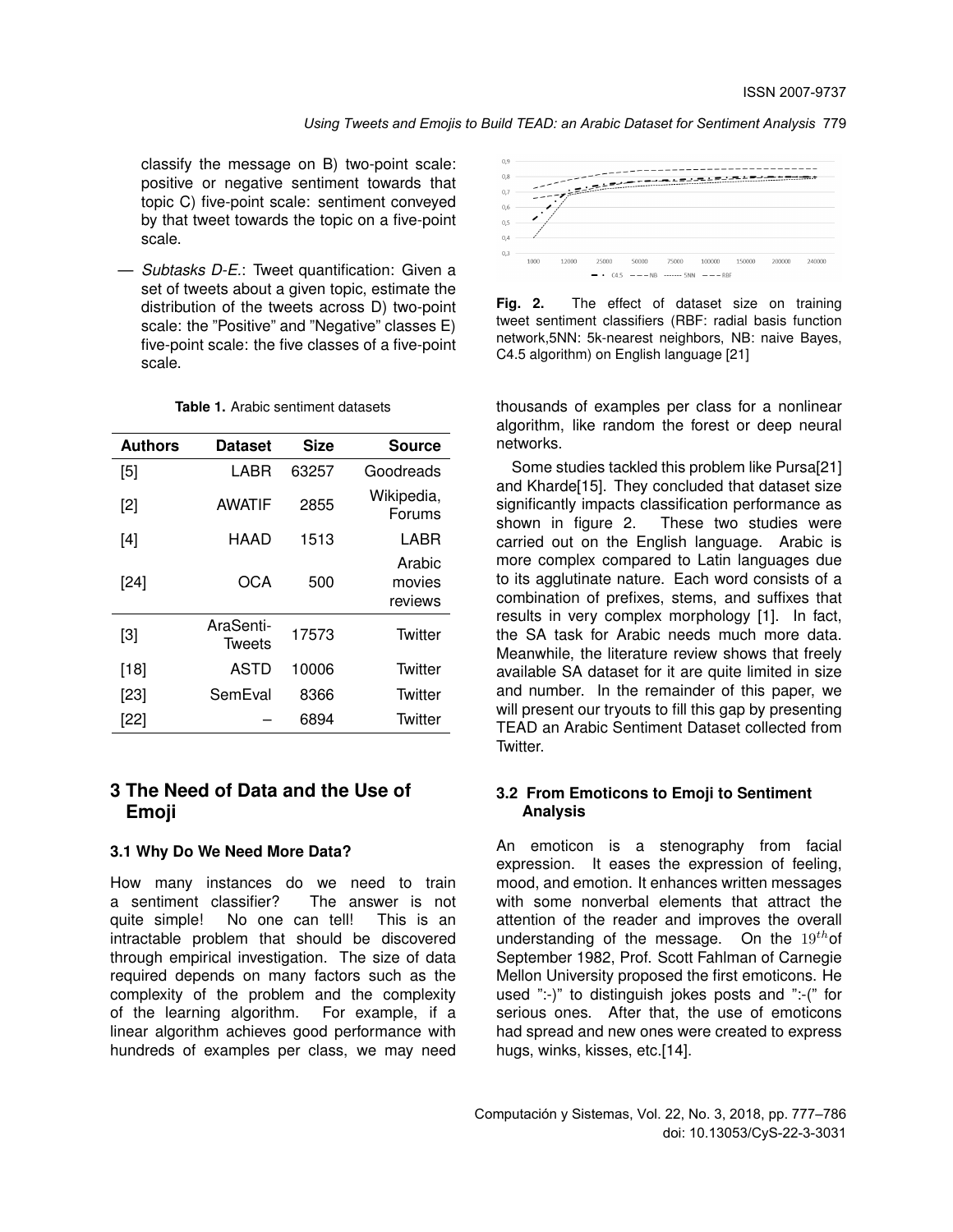An emoji (Picture character in Japanese) is a step further. It appeared in Japan on the late  $20^{th}$ century. It is used on modern communications technologies. It facilitates the expression of emotions, sentiments, moods and even activities. As a new ideogram, it represents more than facial expressions, but also ideas, concepts, activities, building cars, animals, etc.

Several studies analyzed the use and effect of emojis on social networks like Twitter. They showed that tweets, with emojis included, are more likely to express emotions [16][26][9]. Some other researches created an emojis lexicon for SA [19].

# **4 Data Collection and Pre-Processing**

#### **4.1 Collecting Data from Twitter**

The process of gathering data for the training task was performed during the period between the  $1^{st}$ of June and the  $30^{th}$  of November 2017. Using Twitter API and an online server from OVH<sup>2</sup>, we were able to collect thousands of tweets each day. We followed these steps:

- Select the top 20 most used emojis on Twitter according to emjoitracker<sup>3</sup> on the  $31^{st}$  of May 2017.
- Use Sentiment Emoji Ranking [19] to choose the ones that are the most subjective (we ended up with 10 emojis presented in Table 2).
- Use Twitter Stream API V1.1<sup>4</sup> for tweets live streaming with 3 filters:
	- **–** Language = Ar (for Arabic letters),
	- **–** Contains = Filtered list of emojis,
	- **–** Retweeted = No (to eliminate retweeted tweets).

The process yields to a dataset of 6 million Arabic tweets with a vocabulary of 602721 distinct entities.

<sup>3</sup>http://emojitracker.com/

#### **4.2 Arabic Scripts in Non-Arabic Languages**

The Arabic script is not only used for writing Arabic, but also used in several other languages in Asia and Africa, such as Persian, Urdu, Azerbaijani, and others. Unfortunately, the Twitter stream-API is not able to detect whether the language of a tweet is Arabic or not. It was interesting to find how many tweets in other languages are there in our dataset. Sadly, we could not automate this process. We randomly extracted 2000 tweets and manually filtered them to find just one non-Arabic tweet. By this rate, we can assume that the exitance of such type of noise in our dataset TEAD is rare.

#### **4.3 Translation From Arabic Dialect to MSA**

Modern Standard Arabic (MSA), which is the official language of the Arab world, is not used as frequently as Arabic dialects in Web. Indeed, it is more used in newspaper articles, TV news, education or on official occasions, such as conferences and seminars. On a social network like Twitter, the use of dialect is very common[27].

However, since all the Arabic dialects have been using the same character set, and plenty of the terminology are shared among diverse varieties, it is not a minor matter to differentiate and discrete the dialects from each other. Although some studies [25] proposed machine learning methods to do that. We use the Twitter API to locate the origin of the tweet using geographic localization system. We divide the dataset into six groups. This partition is proposed by Sadat[25]. The results are in figure 3.

We used a simple and intuitive algorithm yet effective to replace dialect words with their respective synonyms in the MSA. The used dialect lexicons are presented in Table 3. Unfortunately, we were not able to find any lexicon for Iraqui dialect so we were forced to omit all the Iraqui tweets from our dataset. We also deleted the tweets from the class 'Others'.

<sup>2</sup>https://www.ovh.com/

<sup>4</sup>https://blog.twitter.com/developer/en\_us/a/2012/ current-status-api-v1-1.html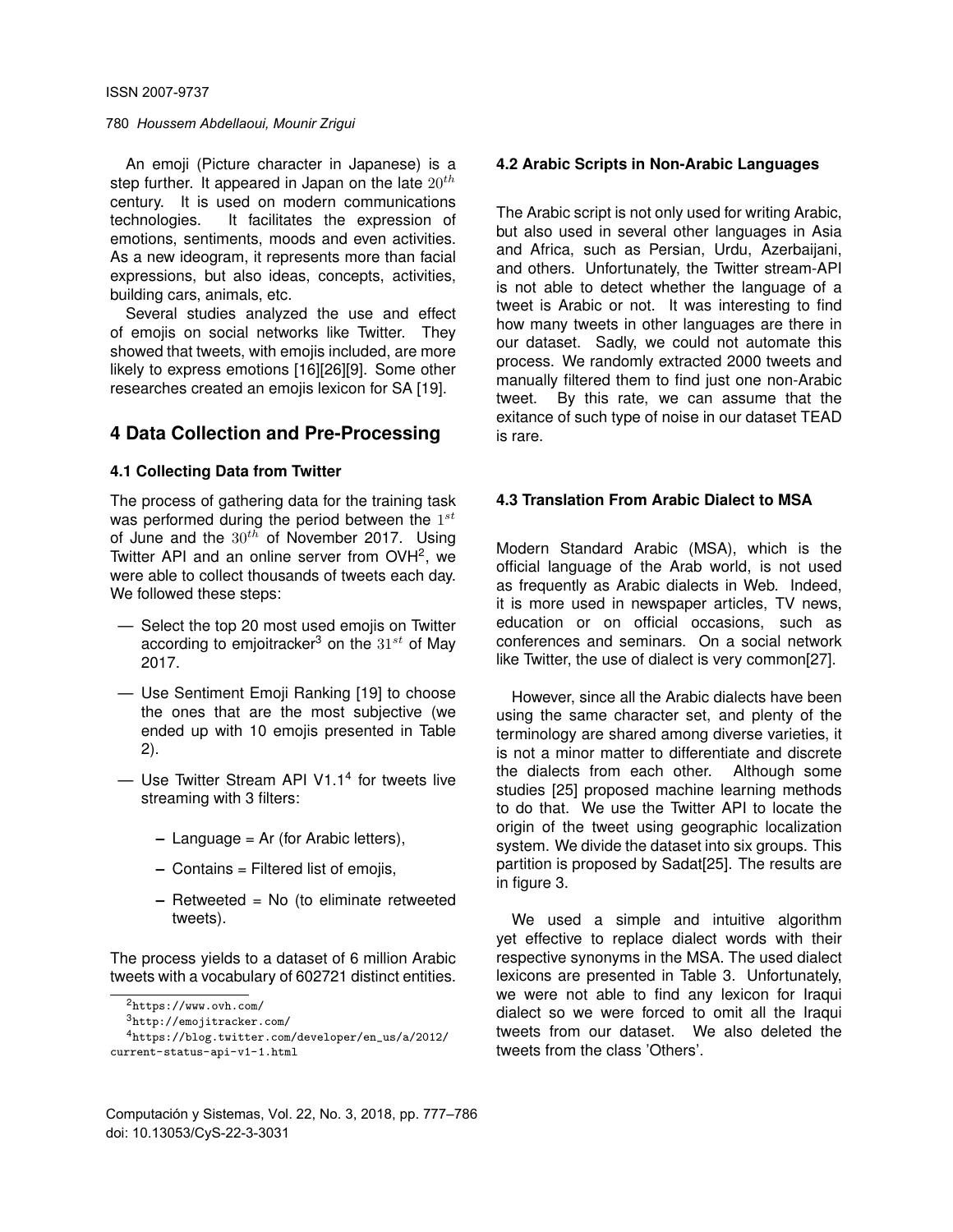| <b>Unified id</b> | Emoji            | <b>Sentiment</b> | <b>Description</b>                      |
|-------------------|------------------|------------------|-----------------------------------------|
| 1F602             | $\left( \right)$ | Positive         | FACE WITH TEARS OF JOY                  |
| 2764              | $\heartsuit$     | Positive         | <b>HEAVY BLACK HEART</b>                |
| 1F60D             | $\bullet$        | Positive         | SMILING FACE WITH HEART-SHAPED EYES     |
| 267B              | ÷                | Positive         | <b>BLACK UNIVERSAL RECYCLING SYMBOL</b> |
| 2665              | $\bullet$        | Positive         | <b>BLACK HEART SUIT</b>                 |
| 1F62D             | $\mathbf{G}$     | Negative         | LOUDLY CRYING FACE                      |
| 1F60A             | $\odot$          | Positive         | SMILING FACE WITH SMILING EYES          |
| 1F612             | $\odot$          | Negative         | UNAMUSED FACE                           |
| 1F629             | $\odot$          | Negative         | <b>WEARY FACE</b>                       |
| 1F614             | ⊖                | Negative         | <b>PENSIVE FACE</b>                     |
|                   |                  |                  |                                         |

**Table 2.** List of the 10 most used Emojis on Twitter



**Fig. 3.** Tweets repartition by dialect

**Table 4.** TEAD dataset statistics

|                         | Number<br>οf<br>tweets | Average<br>tokens per<br>tweet | Max<br>tokens<br>per<br>tweet |
|-------------------------|------------------------|--------------------------------|-------------------------------|
| Positive<br>tweets      | 3,122,615              | 9,42                           | 45                            |
| Nega-<br>tive<br>tweets | 2,115,325              | 9,25                           | 34                            |
| Neutral<br>tweets       | 378,003                | 11,36                          | 39                            |

# **4.4 Manual Validation of the Automatic Annotation**

#### **4.5 Preprocessing**

Preprocessing is an essential step in almost any NLP tasks. It aims to eliminate the incomplete, noisy, and inconsistent data. We followed this steps:

- **Removing URLs:** Tweets can contain links, so we need to remove them because they don't contribute to sentiment classification.
- **Removing usernames:** Usernames (@user) are also removed from the tweets.

Computación y Sistemas, Vol. 22, No. 3, 2018, pp. 777–786 doi: 10.13053/CyS-22-3-3031

**Table 3.** Lexicons used for translation of the Arabic dialect

| <b>Source</b> | <b>Dialect</b> |
|---------------|----------------|
| [10]          | Egypt          |
| [12]          | Levan          |
| [13][27]      | Maghrebi       |
| [6]           | Gulf           |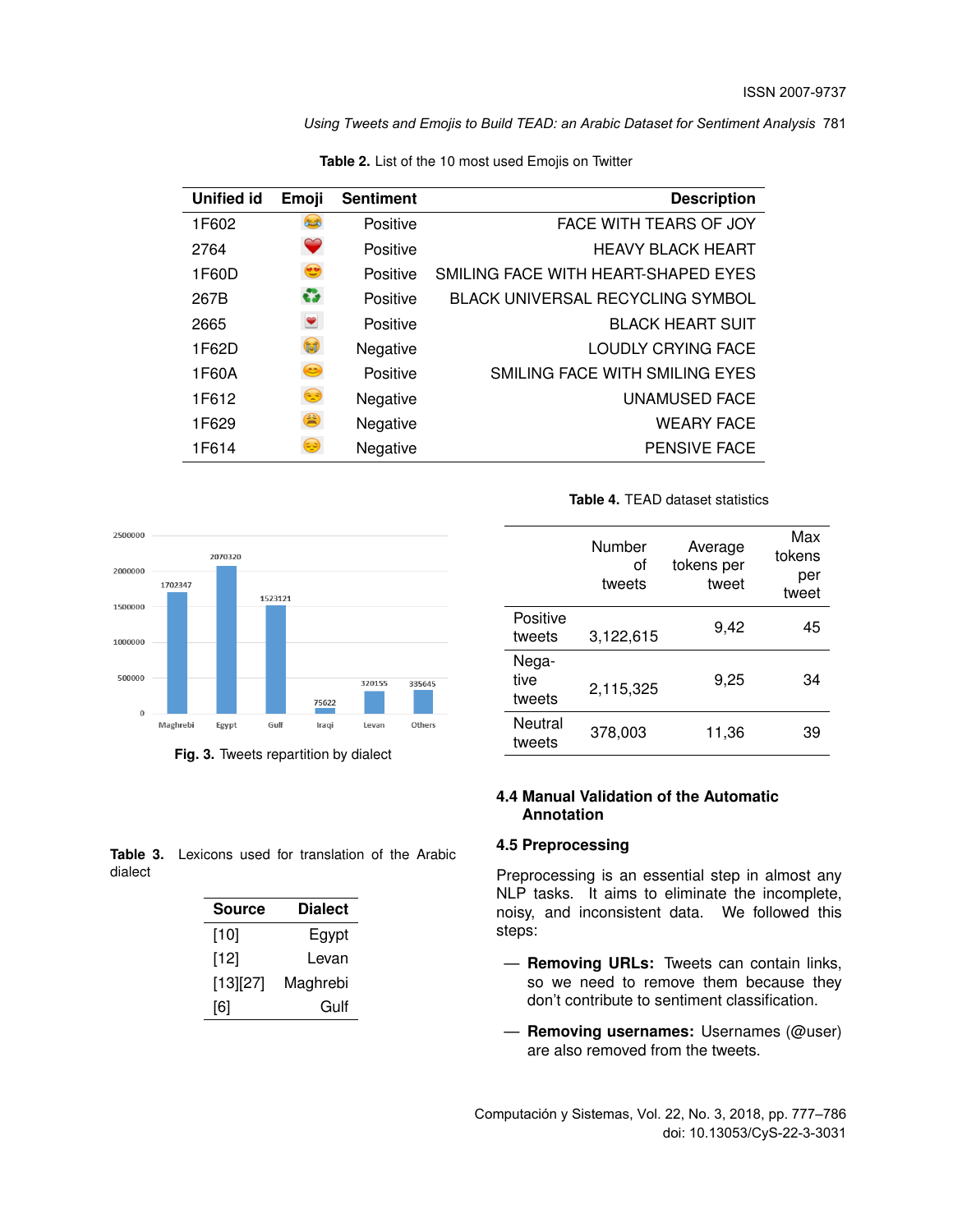|  | <b>Table 5.</b> Manual validation of the automatic annotation |
|--|---------------------------------------------------------------|
|--|---------------------------------------------------------------|

|                    | Number of<br>tweets | Classifica-<br>tion error<br>rate |
|--------------------|---------------------|-----------------------------------|
| Positive<br>tweets | 1000                | 5,6%                              |
| Negative<br>tweets | 1000                | 4.2%                              |
| Neutral<br>tweets  | 1000                | 11,3%                             |

- **Remove duplicated letters:** We replaced any letter that appears consecutively more than two times in a word by one letter. For example the word ÉJ Ôg *gmyyyyyylun ˇ* becames ÉJ Ôg i<br>" J  $\ddot{\cdot}$ J  $\ddot{\cdot}$ J  $\ddot{\cdot}$ .<br>. )<br>ม .<br>.  $\check{q}$ *mylun*(beautiful).
- **Remove punctuation and non Arabic symbols:** we also removed punctuation and others symbols that can be found in some tweets.
- **Tokenization and normalization:** we used stanford segmenter to perform the tokenization and normalization of the tweets.

### **4.6 Lexicon Based Approach for the Dataset Annotation**

Facing the magnitude of the collected data, human labeling becomes expensive and takes a lot of time. We had to automate the process so we can keep up with the stream of tweets coming each minute. Our method to label the data is grounded on a lexicon-based approach for SA. It's detailed in Algorithm 1. It is worth mentioning that this algorithm can handle negation.

We used Ar-SeLn [7] the first publicly available large-scale Standard Arabic sentiment lexicon. We added the list of emojis used for gathering the tweets to the lexicons with their respective polarity according to the Sentiment Emoji Polarity Lexicon of Novak [19]. The result of the automatic annotation process is in Table 4.

To validate our automatic approach of the data annotation, we randomly extracted 1000 tweet from

Computación y Sistemas, Vol. 22, No. 3, 2018, pp. 777–786 doi: 10.13053/CyS-22-3-3031

each class. We performed a manual labeling on these portions of data by 2 native Arabic speaking annotators. The classification error rate was satisfactory as shown in table 5. The highest value was on the neutral set (11%). This is due to the complexity of capturing the actual subjectivity of a tweet when the number of the positive tokens is equal to the negative ones.

# **5 Evaluation and Results**

### **5.1 Technical Details**

The training process aims to reveal hidden dependencies and patterns in the data that will be analyzed. Therefore, the training and test data set must be a representative sample of the target data. We conducted a set of benchmark experiments on TEAD and ASTD. Both datasets were randomly partitioned into training (70%) and test (30%). We used TF-IdF (token frequency inverse document frequency) and CBOW (continuous bag of words) as word representation features for classical ML algorithms.

For, the experiments using deep learning models, we used Word2vec [17] for word embedding. We trained Word2vec(Skip-gram) with optimal parameters ( vector size= 300, min-count  $= 5$ , window  $= 3$ ). Experiments were coded in Python3.6 using Scikt-Learn<sup>5</sup> and Keras<sup>6</sup> with Google Tensorflow<sup>7</sup> as backend. We used a machine with AMD FX 6-Core ( 3.5 GHz) and 16 GB of RAM. Tensorflow used the NVIDIA CUDA Deep Neural Network library (cuDNN) v5.1 with Geforce GTX 940 as GPU.

#### **5.2 Experimental Results and Discussion**

From the experimental results, we can make the following observations:

<sup>5</sup>www.scikit-learn.org <sup>6</sup>www.keras.io <sup>7</sup>www.tensorflow.org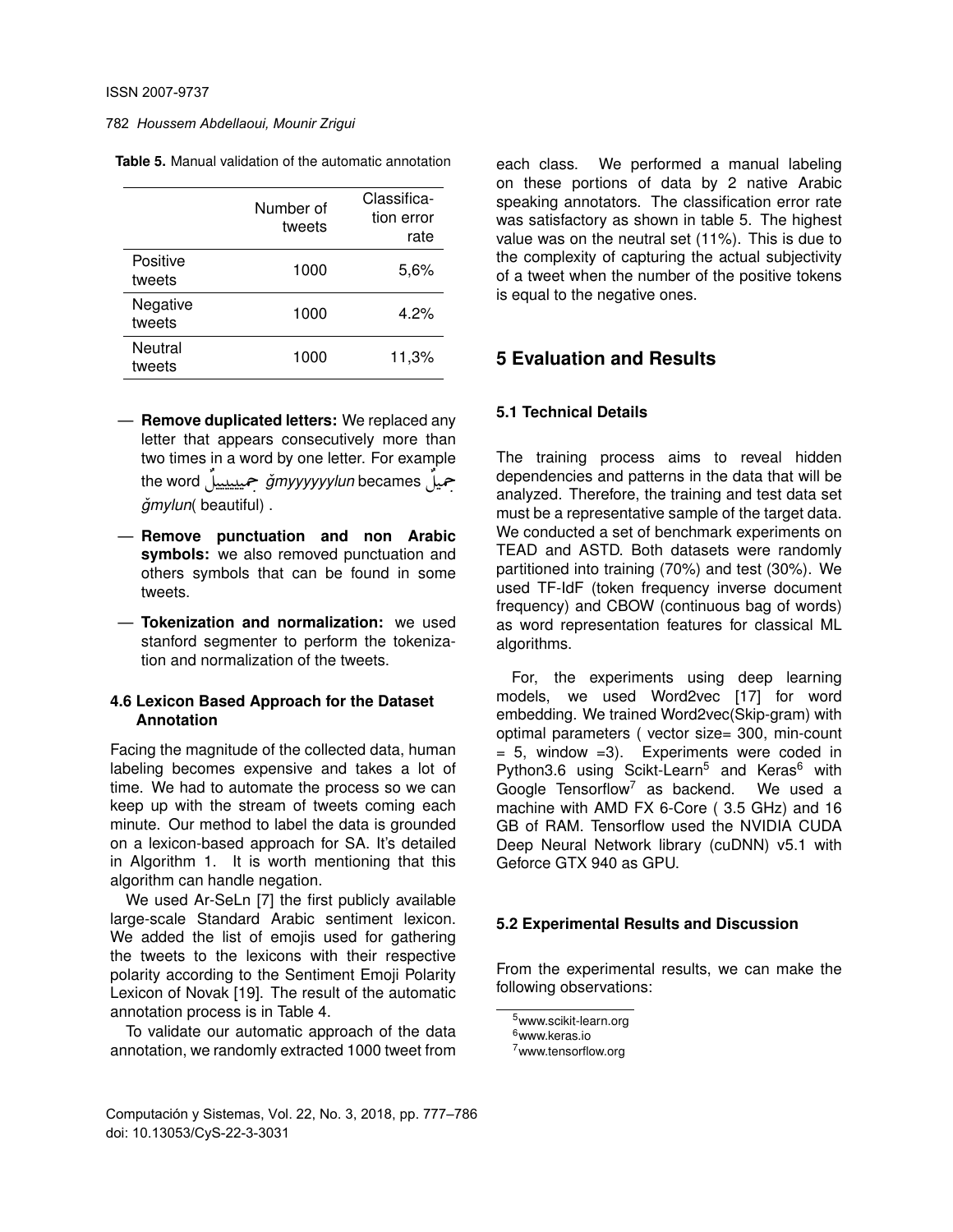| Algorithm 1: Sentiment Annotation Algorithm                             |
|-------------------------------------------------------------------------|
| <b>Input</b> : List of positive tokens from Ars-SeLn $L_p$              |
| <b>Input</b> : List of negative tokens from Ars-SeLn $Ln$               |
| <b>Input</b> : List of all the tweets $TEAD$                            |
| <b>Input</b> : List of all Arabic Negation words $NegList$              |
| <b>Output:</b> List of positive tweets PosTweets                        |
| <b>Output:</b> List of negative tweets NegTweets                        |
| <b>Output:</b> List of objective tweets ObjTweets                       |
| 1 begin                                                                 |
| foreach tweet $t_j$ of $TEAD$ do<br>$\mathbf{2}$                        |
| SumPos/SumNeg accumulate the polarity of positive/negative tokens;<br>3 |
| $SumPos \leftarrow SumNeg \leftarrow 0;$<br>4                           |
| foreach word $ti$ in $tj$ do<br>5                                       |
| if ti in Lp and $ti-1$ not in $NegList$ then<br>6                       |
| $SumPos \leftarrow SumPos + 1;$<br>$\overline{7}$                       |
| else if ti in Lp and $ti - 1$ in $NegList$ then<br>8                    |
| $SumNeg \leftarrow SumNeg + 1$<br>9                                     |
| else<br>10                                                              |
| /* The word has no positive sentiment score in Ars-SeLn<br>$\ast/$      |
| end<br>11                                                               |
| if ti in Ln and $ti-1$ not in $NegList$ then<br>12                      |
| $SumNeg \leftarrow SumNeg + 1;$<br>13                                   |
| else if ti in Ln and $ti - 1$ in $NegList$ then<br>14                   |
| $SumPos \leftarrow SumPos + 1$<br>15                                    |
| else<br>16                                                              |
| /* The word has no negative sentiment score in Ars-SeLn<br>$\ast/$      |
| end<br>17                                                               |
| end<br>18                                                               |
| if $SumPos > SumNeg$ then<br>19                                         |
| PosTweets $\longleftarrow$ PosTweets $+\{tj\};$<br>20                   |
| end<br>21                                                               |
| if $SumNeg > SumPos$ then<br>22                                         |
| NegTweets $\longleftarrow$ NegTweets $+\{tj\};$<br>23                   |
| end<br>24                                                               |
| if $SumNeg == SumPos$ then<br>25                                        |
| ObjTweets $\longleftarrow$ ObjTweets $+\{tj\};$<br>26                   |
| end<br>27                                                               |
| end<br>28                                                               |
| return PosTweets, NegTweets, ObjTweets<br>29                            |
| 30 end                                                                  |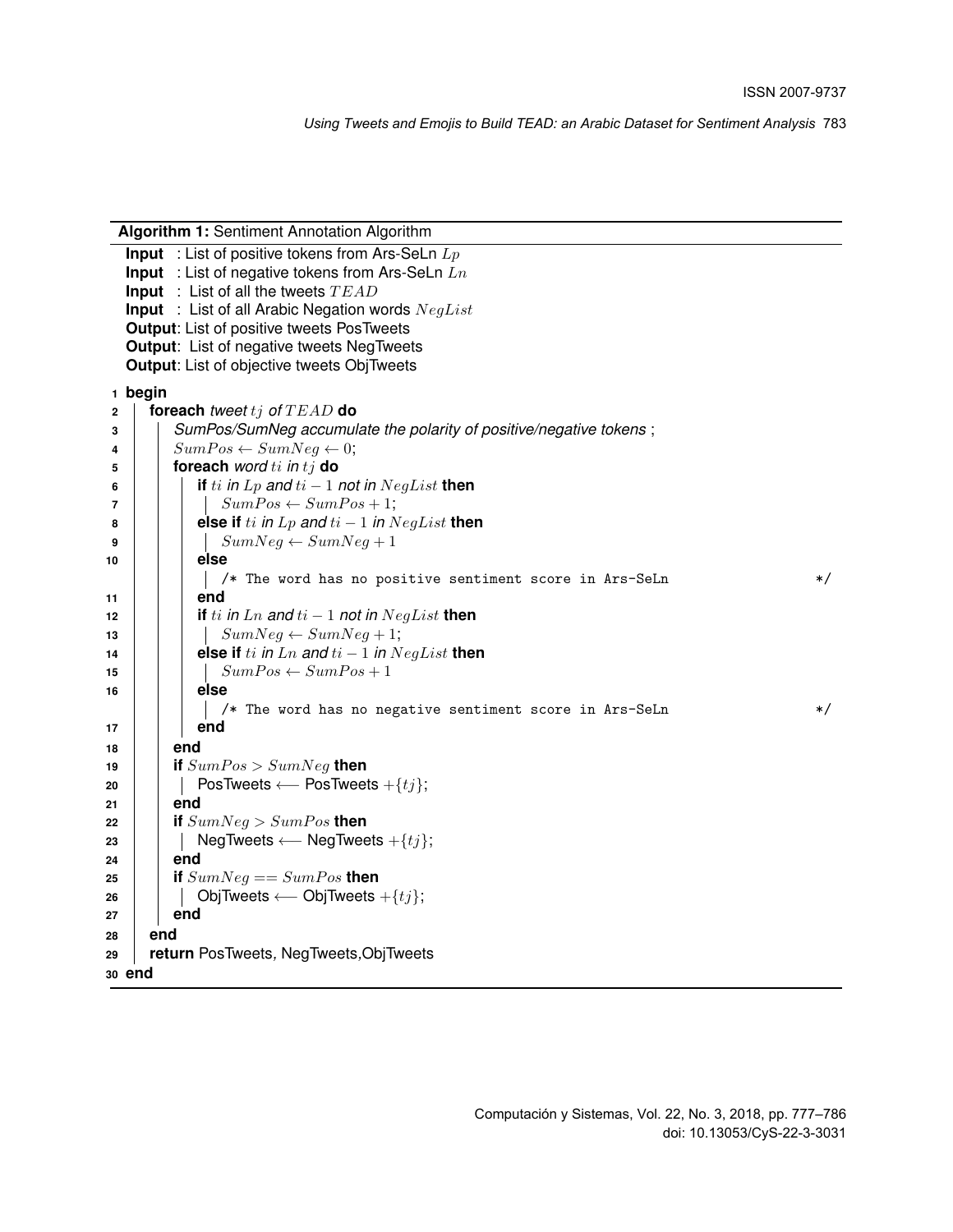**Table 6.** Classification Experimental Results (in %) Using TF-Idf as Text feature extraction (SVM:Support vector machine , LR: Logistic regression, M-NB :Multinomial naive Bayes , B-NB : Bernoulli naive Bayes ,DT: Decision tree, RF: Random Forest).

|                       | <b>SVM</b> |                                                             | LR.  |          | M-NB  |     | B-NB |    | DТ        |      | RF   |      |
|-----------------------|------------|-------------------------------------------------------------|------|----------|-------|-----|------|----|-----------|------|------|------|
|                       |            | ASTD TEAD ASTD TEAD ASTD TEAD ASTD TEAD ASTD TEAD ASTD TEAD |      |          |       |     |      |    |           |      |      |      |
| Precision             | 76.        | -81                                                         |      | 76 77 72 |       | 76  | -81  | 65 | 78.       | 65.  | 84   | 84   |
| Recall                | 75.        | 83                                                          | - 74 |          | 72 72 | -82 | - 74 | 83 | 73        | -73- | -73  | 69   |
| F <sub>1</sub> -score |            | 75,5 <b>81,9</b> 74,9 74,4 74,4 76,6 74,9 81,9              |      |          |       |     |      |    | 68,7 75,4 |      | 68.7 | 75.7 |

**Table 7.** Classification Experimental Results (in %) Using CBOW as Text feature extraction (SVM:Support vector machine , LR: Logistic regression, M-NB :Multinomial naive Bayes , B-NB : Bernoulli naive Bayes ,DT: Decision tree, RF: Random Forest).

|           | <b>SVM</b> |                                                        | LR |      | M-NB |    | B-NB |    | DТ  |     | <b>RF</b> |                                                             |
|-----------|------------|--------------------------------------------------------|----|------|------|----|------|----|-----|-----|-----------|-------------------------------------------------------------|
|           |            |                                                        |    |      |      |    |      |    |     |     |           | ASTD TEAD ASTD TEAD ASTD TEAD ASTD TEAD ASTD TEAD ASTD TEAD |
| Precision | 70.        | 88                                                     | 71 | 75   | - 73 | 70 | 86.  | 66 | 73. | 66  | 85        | 85                                                          |
| Recall    | 79.        | 82                                                     | 80 | 81 — | 72   | 83 | 79   | 82 | 75  | 70. | 75.       | 47                                                          |
| F1-score  |            | 74,2 84,8 75,2 83,8 73,4 77,6 74,2 83,9 70,2 71,4 70,2 |    |      |      |    |      |    |     |     |           | 60.5                                                        |

**Table 8.** Exerimental results precision using deep learning models.

| Dataset     | LSTM  | <b>CNN</b> |
|-------------|-------|------------|
| <b>ASTD</b> | 81%   | 79%        |
| <b>TEAD</b> | 87.5% | 86%        |

- The hypothesis that we based our work on is: tweets with emojis are more likely to be subjective. As a matter of fact, the results of annotation algorithm in table 4 confirm the assumption. The tweets labeled as objective were much less than the subjective ones.
- The results of the classification task using traditional ML algorithms on our dataset TEAD outperformed the ones obtained using the ASTD dataset.
- We observe interesting patterns of correlation between training dataset size and learning results.
- SVM had the best experiment results and confirmed the previous work [18] assumption which is the suggested choice for SA.
- We used LSTM and CNN as deep learning (DL) classifiers. The less convenient results on ASTD proved that DL models need a huge amount of training data to achieve better results.
- LSTM trained on TEAD shows encouraging results and open the doors to further investigation for the use of such a model in Arabic SA task.

# **6 Conclusion and Future Work**

In this paper we presented TEAD a large-scale Arabic tweets dataset. We provided details about the data collected. We used an emojis lexicon as keywords for data gathering and tried to overcame the problem of using dialect instead of MSA. Some of the benchmark experiments were established to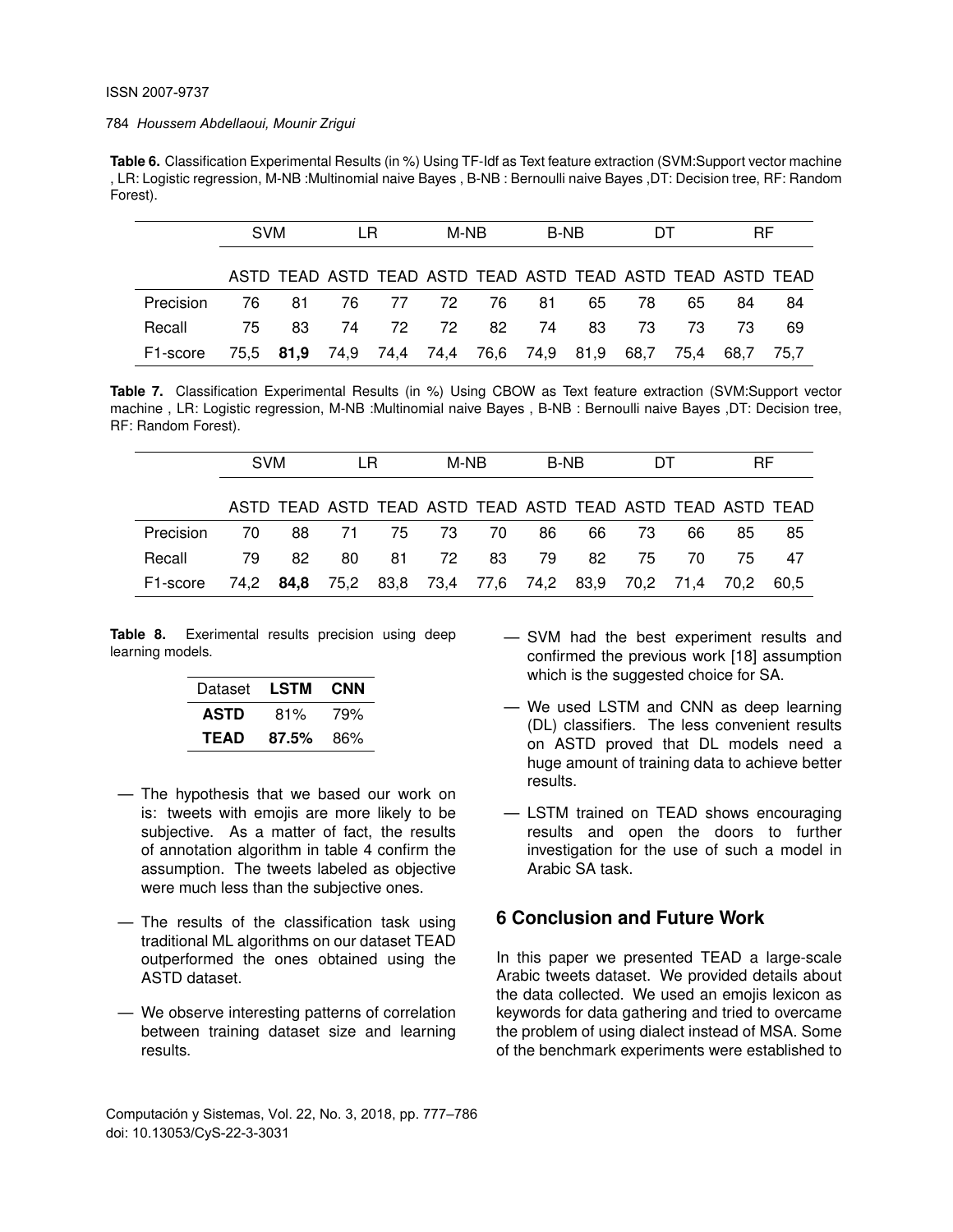compare TEAD to ASTD. Our dataset achieved a state of art performance with both classical ML and deep learning classifiers. It outperformed existing literature results. In future work we intend to:

- Increase the size of the dataset.
- Try to find a better approach to deal with Arabic dialect.
- Build a specific deep learning model for Arabic SA and train it on TEAD.

## **Acknowledgements**

The authors are grateful to the referees and the editor for their constructive comments and helpful suggestions, without whom this work would not have been possible. The TEAD dataset is freely available online for academic and research purposes on {https://github.com/ HSMAabdellaoui/TEAD}.

### **References**

- **1. AbdelRahman, S., Elarnaoty, M., Magdy, M., & Fahmy, A. (2010).** Integrated machine learning techniques for arabic named entity recognition. *IJCSI*, Vol. 7, pp. 27–36.
- **2. Abdul-Mageed, M. & Diab, M. T. (2012).** Awatif: A multi-genre corpus for modern standard arabic subjectivity and sentiment analysis. *LREC*, Citeseer, pp. 3907–3914.
- **3. Abdulla, N. (2014).** *Towards building a sentiment analysis tool for colloquial and modern standard arabic reviews*. Ph.D. thesis, Master's thesis. Computer Science Department, Jordan University of Science and Technology, Irbid, Jordan.
- **4. Al-Smadi, M., Qawasmeh, O., Talafha, B., & Quwaider, M. (2015).** Human annotated arabic dataset of book reviews for aspect based sentiment analysis. *Future Internet of Things and Cloud (FiCloud), 2015 3rd International Conference on*, IEEE, pp. 726–730.
- **5. Aly, M. & Atiya, A. (2013).** Labr: A large scale arabic book reviews dataset. *Proceedings of the 51st Annual Meeting of the Association for Computational Linguistics (Volume 2: Short Papers)*, volume 2, pp. 494–498.
- **6. Assiri, A., Emam, A., & Al-Dossari, H. (2018).** Towards enhancement of a lexicon-based approach for saudi dialect sentiment analysis. *Journal of Information Science*, Vol. 44, No. 2, pp. 184–202.
- **7. Badaro, G., Baly, R., Hajj, H., Habash, N., & El-Hajj, W. (2014).** A large scale arabic sentiment lexicon for arabic opinion mining. *Proceedings of the EMNLP Workshop on Arabic Natural Language Processing (ANLP)*, pp. 165–173.
- **8. Carbonell, J. G. (1979).** Subjective understanding: Computer models of belief systems. Technical report, YALE UNIV NEW HAVEN CONN DEPT OF COMPUTER SCIENCE.
- **9. Dhaoui, C., Webster, C. M., & Tan, L. P. (2017).** Social media sentiment analysis: lexicon versus machine learning. *Journal of Consumer Marketing*, Vol. 34, No. 6, pp. 480–488.
- **10. Diab, M. T., Al-Badrashiny, M., Aminian, M., Attia, M., Elfardy, H., Habash, N., Hawwari, A., Salloum, W., Dasigi, P., & Eskander, R. (2014).** Tharwa: A large scale dialectal arabic-standard arabic-english lexicon. *LREC*, pp. 3782–3789.
- **11. ElSahar, H. & El-Beltagy, S. R. (2015).** Building large arabic multi-domain resources for sentiment analysis. *International Conference on Intelligent Text Processing and Computational Linguistics*, Springer, pp. 23–34.
- **12. Graff, D. & Maamouri, M. (2012).** Developing lmf-xml bilingual dictionaries for colloquial arabic dialects. *LREC*, Citeseer, pp. 269–274.
- **13. Harrat, S., Meftouh, K., Abbas, M., & Smaili, K. (2014).** Building resources for algerian arabic dialects. *15th Annual Conference of the International Communication Association Interspeech*.
- **14. Hogenboom, A., Bal, D., Frasincar, F., Bal, M., De Jong, F., & Kaymak, U. (2015).** Exploiting emoticons in polarity classification of text. *J. Web Eng.*, Vol. 14, No. 1&2, pp. 22–40.
- **15. Kharde, V., Sonawane, P., et al. (2016).** Sentiment analysis of twitter data: a survey of techniques. *arXiv preprint arXiv:1601.06971*.
- **16. Kramer, A. D. (2012).** The spread of emotion via facebook. *Proceedings of the SIGCHI Conference on Human Factors in Computing Systems*, ACM, pp. 767–770.

Computación y Sistemas, Vol. 22, No. 3, 2018, pp. 777–786 doi: 10.13053/CyS-22-3-3031